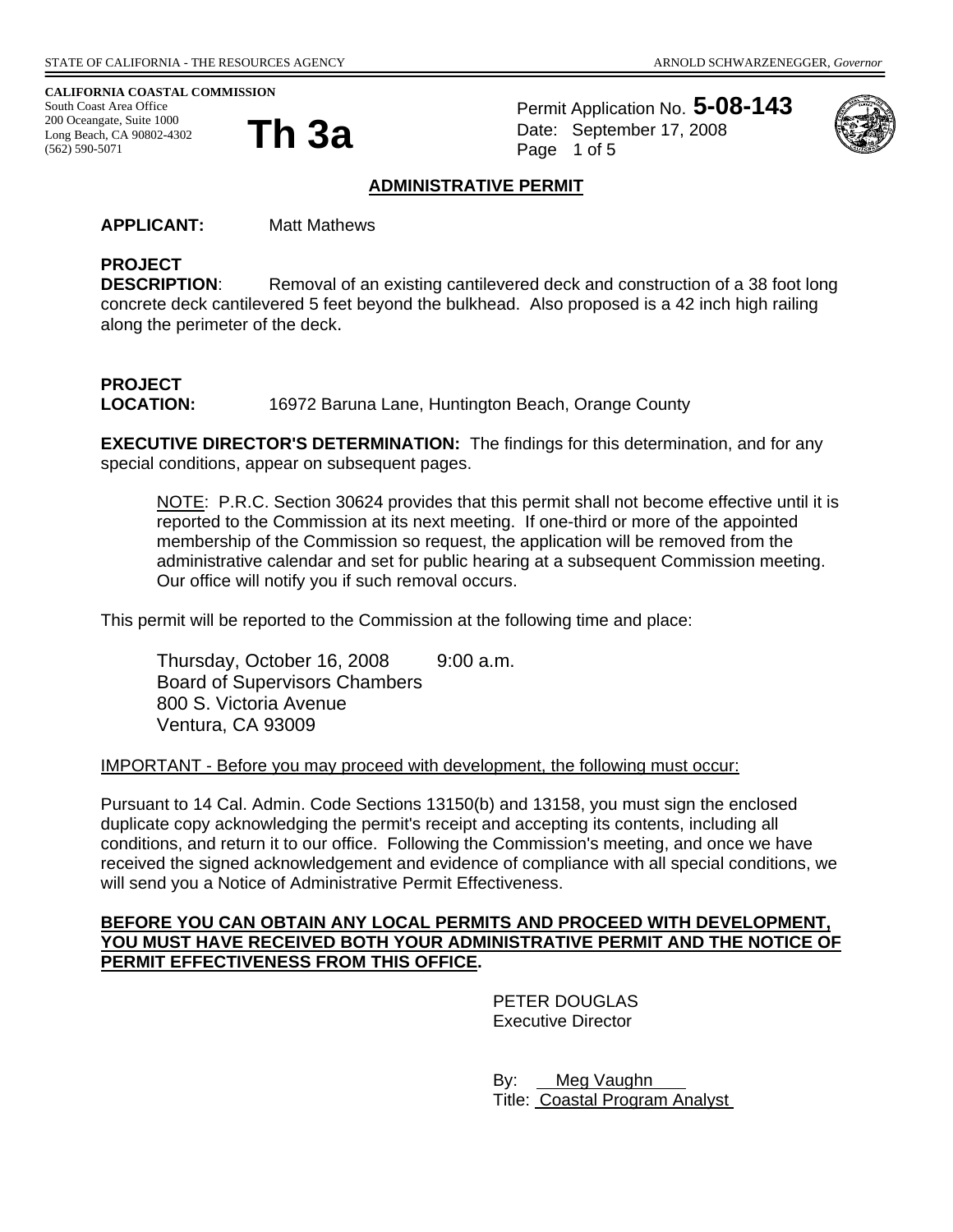#### **STANDARD CONDITIONS:**

- 1. Notice of Receipt and Acknowledgment. The permit is not valid and development shall not commence until a copy of the permit, signed by the permittee or authorized agent, acknowledging receipt of the permit and acceptance of the terms and conditions, is returned to the Commission office.
- 2. Expiration. If development has not commenced, the permit will expire two years from the date this permit is reported to the Commission. Development shall be pursued in a diligent manner and completed in a reasonable period of time. Application for extension of the permit must be made prior to the expiration date.
- 3. Interpretation. Any questions of intent or interpretation of any term or condition will be resolved by the Executive Director or the Commission.
- 4. Assignment. The permit may be assigned to any qualified person, provided assignee files with the Commission an affidavit accepting all terms and conditions of the permit.
- 5. Terms and Conditions Run with the Land. These terms and conditions shall be perpetual, and it is the intention of the Commission and the permittee to bind all future owners and possessors of the subject property to the terms and conditions.

#### **SPECIAL CONDITIONS:** See page four.

#### **EXECUTIVE DIRECTOR'S DETERMINATION (continued):**

The Executive Director hereby determines that the proposed development is a category of development, which, pursuant to PRC Section 30624, qualifies for approval by the Executive Director through the issuance of an Administrative Permit. Subject to Standard and Special Conditions as attached, said development is in conformity with the provisions of Chapter 3 of the Coastal Act of 1976 and will not have any significant impacts on the environment within the meaning of the California Environmental Quality Act. If located between the nearest public road and the sea, this development is in conformity with the public access and public recreation policies of Chapter 3.

#### **FINDINGS FOR EXECUTIVE DIRECTOR'S DETERMINATION:**

#### **A. Project Description**

The applicant proposes to remove an existing cantilevered deck and replace it with a 38 foot long concrete deck cantilevered 5 feet beyond the bulkhead. Also proposed is a 42 inch high railing along the perimeter of the deck. The proposed deck is associated with the adjacent single family residential use. Most of the Huntington Harbour water frontage is developed with single family homes, many of which also have cantilevered decks and boat docks. Virtually the entire water frontage in Huntington Harbour is supported by bulkheads. The nearest public access in the area is at Sunset County Beach, located approximately one half mile southwest of the subject site.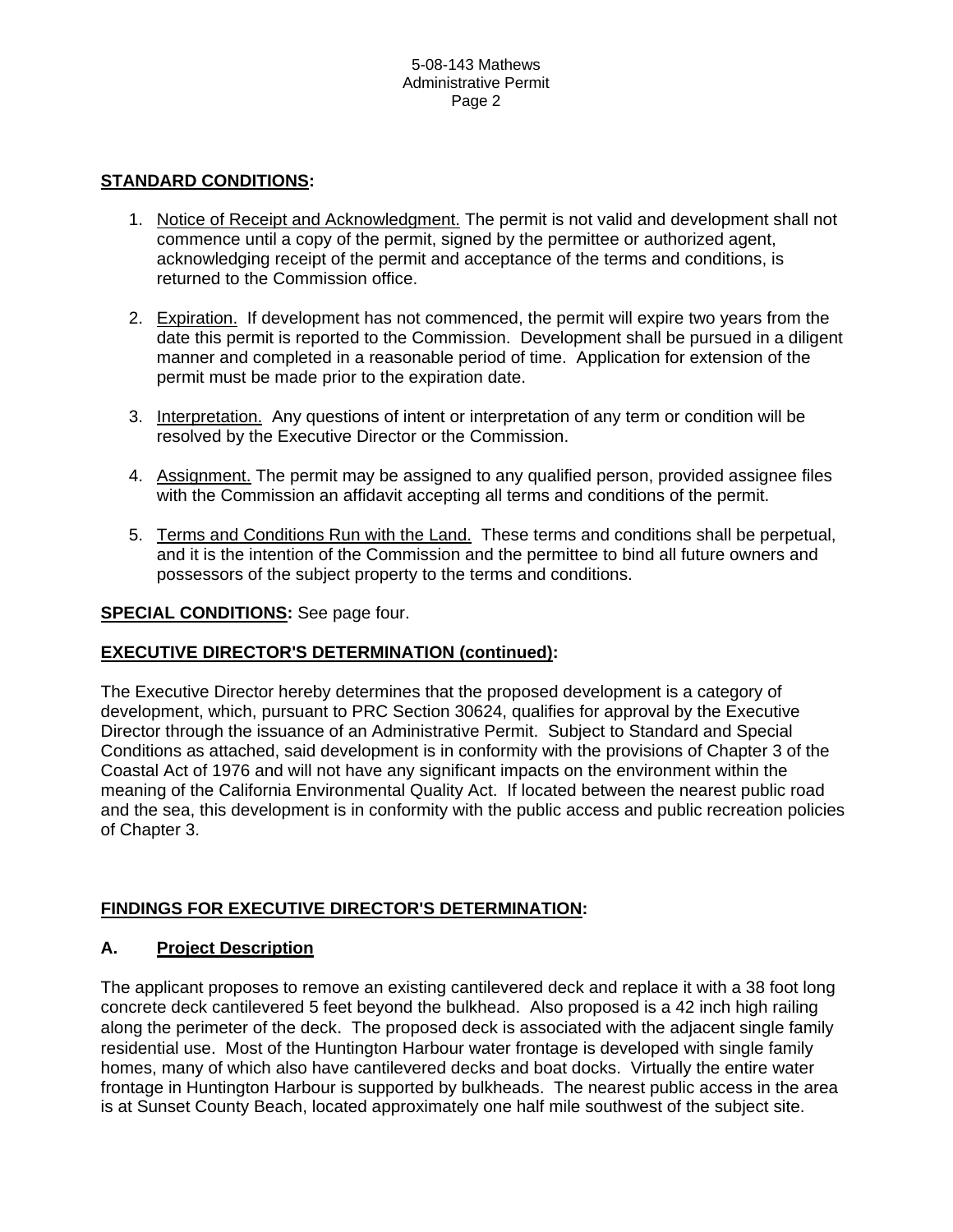Drainage from the deck will be directed to the drain system at the landward side of the deck. A low profile curb along the edge of the deck will assist in directing drainage landward. Drainage from the deck will be directed onto the lot and collected in catch basins fitted with fossil filters before being discharged into the harbor. No products containing ammonia, sodium hypochlorite, chlorinated solvents, petroleum distillates or lye will be used on the deck, therefore, pollutants from those products will not drain to the harbor during or after construction. No bottom disturbing activities are proposed.

The proposed deck would cantilever over the waters of Huntington Harbor. In this area of Huntington Harbor, the water area is owned by the City of Huntington Beach. A letter inviting the City to join as co-applicant was sent on September 17, 2008 and to date no response has been received. In addition, an approval in concept was received from the City, indicating the City is aware of the project. Furthermore, a special condition is imposed stating that the approval of a coastal development permit for the project does not waive any public rights or interest that exist or may exist on the property.

The subject site is located within the City of Huntington Beach, which has a certified Local Coastal Program. However, due to the project location seaward of the mean high tide line, the project is within an area of the Commission's retained permit jurisdiction. Nonetheless, the City's certified Local Coastal Program may be used as guidance. The land use designation at the site is Open Space – Water (OS – W). The site is zoned Open Space Water Recreation. The proposed development is consistent with the City's certified LCP, specifically with Implementation Plan Chapter 213 Open Space District, which allows private cantilevered decks abutting residential uses, and with Chapter 210, which provides standards for cantilevered decks in Huntington Harbor in the Open Space Water Recreation zone.

Most of the existing residences that front along the waters of Huntington Harbor have cantilevered decks. The proposed deck is similar in function to the other cantilevered decks associated with residential development within Huntington Harbor. The proposed development is consistent with past Commission actions in the area. Thus, as conditioned, the proposed deck will have no adverse impact on coastal access or resources in the project vicinity, and is consistent with the Chapter 3 policies of the Coastal Act.

## **B. PUBLIC ACCESS**

The proposed development will not affect the public's ability to gain access to, and/or to use the coast and nearby recreational facilities. Therefore, the development, as conditioned, conforms with Sections 30210 through 30214, Sections 30220 through 30224, and 30252 of the Coastal Act.

## **C. WATER QUALITY**

The proposed development has a potential for a discharge of polluted runoff from the project site into coastal waters. The development, as proposed and as conditioned, incorporates design features to minimize the effect of construction and post construction activities on the marine environment. These design features include, but are not limited to, the appropriate management of equipment and construction materials, reducing runoff through the use of permeable surfaces, the use of non-invasive, drought tolerant vegetation to reduce and treat the runoff discharged from the site, and for the use of post construction best management practices to minimize the project's adverse impact on coastal waters. Therefore, the Commission finds that the proposed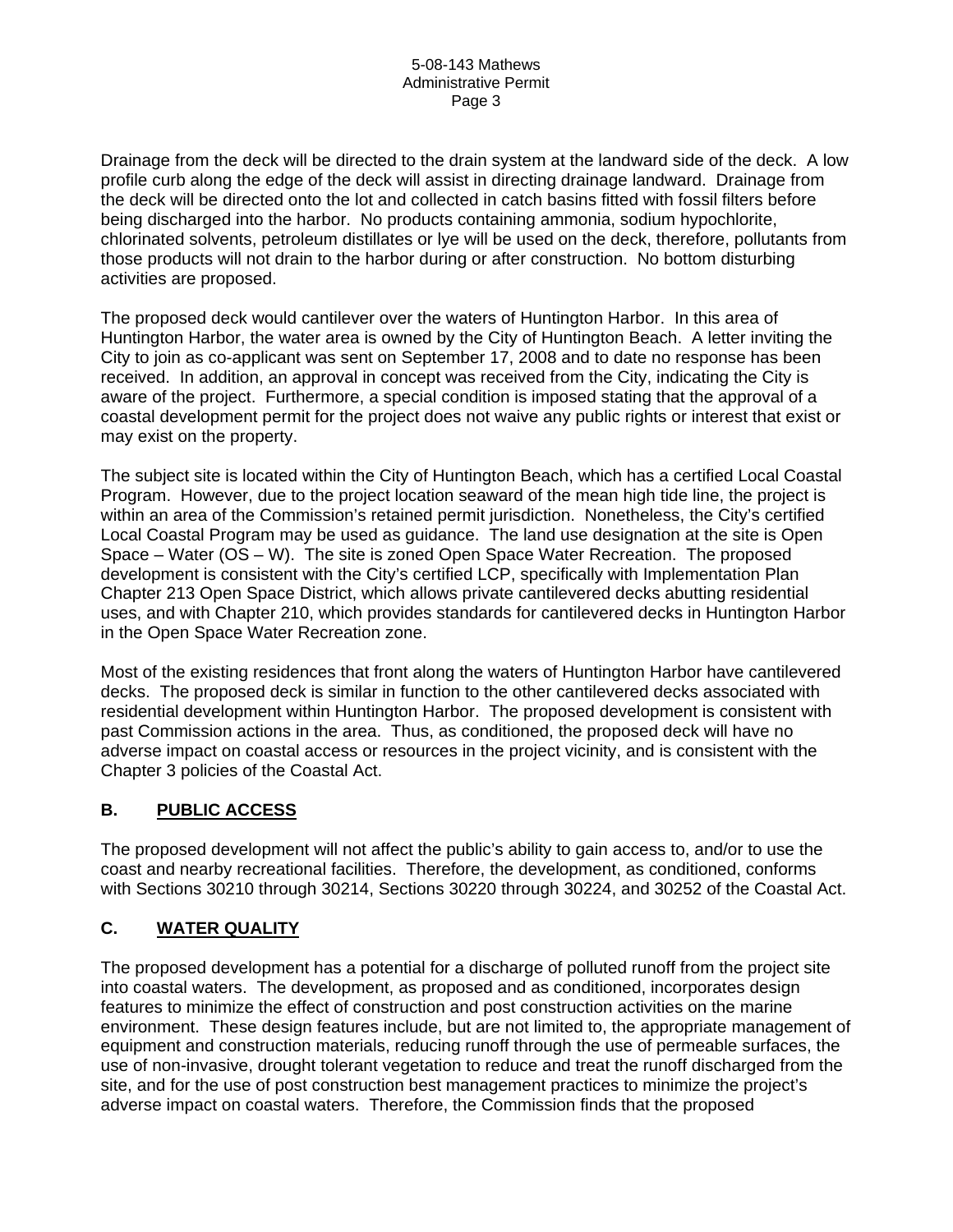#### 5-08-143 Mathews Administrative Permit Page 4

development, as conditioned, conforms with Sections 30230 and 30231 of the Coastal Act regarding the protection of water quality to promote the biological productivity of coastal waters and to protect human health.

## **D. LOCAL COASTAL PROGRAM**

Coastal Act section 30604(a) states that, prior to certification of a local coastal program ("LCP"), a coastal development permit can only be issued upon a finding that the proposed development is in conformity with Chapter 3 of the Act and that the permitted development will not prejudice the ability of the local government to prepare an LCP that is in conformity with Chapter 3. An LCP for the City of Huntington Beach was effectively certified in March 1985. However, the proposed development is occurring within an area of the Commission's original permit jurisdiction, due to the project location seaward of the mean high tide line. Consequently, the standard of review is the Coastal Act and the City's LCP is used only as guidance. As conditioned, the proposed development is consistent with Chapter 3 of the Coastal Act and with the certified LCP for the area.

## **E. CALIFORNIA ENVIRONMENTAL QUALITY ACT**

As conditioned, there are no feasible alternatives or additional feasible mitigation measures available that would substantially lessen any significant adverse effect that the activity may have on the environment. Therefore, the Commission finds that the proposed project, as conditioned to mitigate the identified impacts, is the least environmentally damaging feasible alternative and can be found consistent with the requirements of the Coastal Act to conform to CEQA.

## **SPECIAL CONDITIONS:**

## **1. Construction Responsibilities and Debris Removal**

- (a) No construction materials, equipment, debris, or waste shall be placed or stored where it may be subject to wave, wind, or rain erosion and dispersion.
- (b) Any and all construction material shall be removed from the site within 10 days of completion of construction.
- (c) Machinery or construction materials not essential for project improvements shall not be allowed at any time in the intertidal zone.
- (d) If turbid conditions are generated during construction a silt curtain shall be utilized to control turbidity.
- (e) Floating booms shall be used to contain debris discharged into coastal waters and any debris discharged shall be removed as soon as possible but no later than the end of each day.
- (f) Non-buoyant debris discharged into coastal waters shall be recovered by divers as soon as possible after loss.

## **2. Public Rights**

The Coastal Commission's approval of this permit shall not constitute a waiver of any public rights that exist or may exist on the property. The permittee shall not use this permit as evidence of a waiver of any public rights that may exist on the property.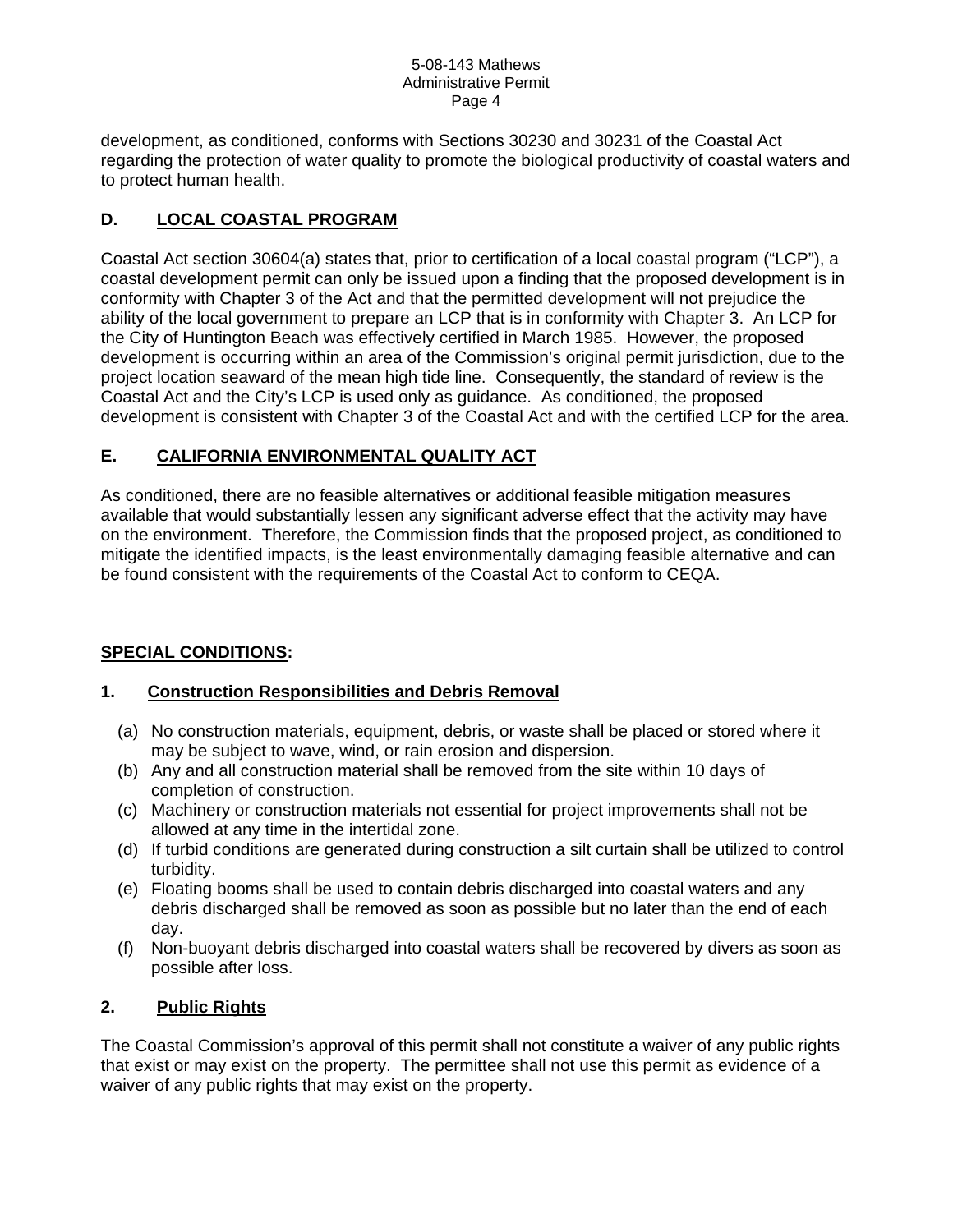## **ACKNOWLEDGMENT OF PERMIT RECEIPT/ACCEPTANCE OF CONTENTS:**

I/We acknowledge that I/we have received a copy of this permit and have accepted its contents including all conditions.

Applicants' Signature Date of Signing

\_\_\_\_\_\_\_\_\_\_\_\_\_\_\_\_\_\_\_\_\_\_\_\_\_\_\_ \_\_\_\_\_\_\_\_\_\_\_\_\_\_\_\_\_\_\_\_\_\_

5-08-143 Mathews CntDk Admn 10.08 mv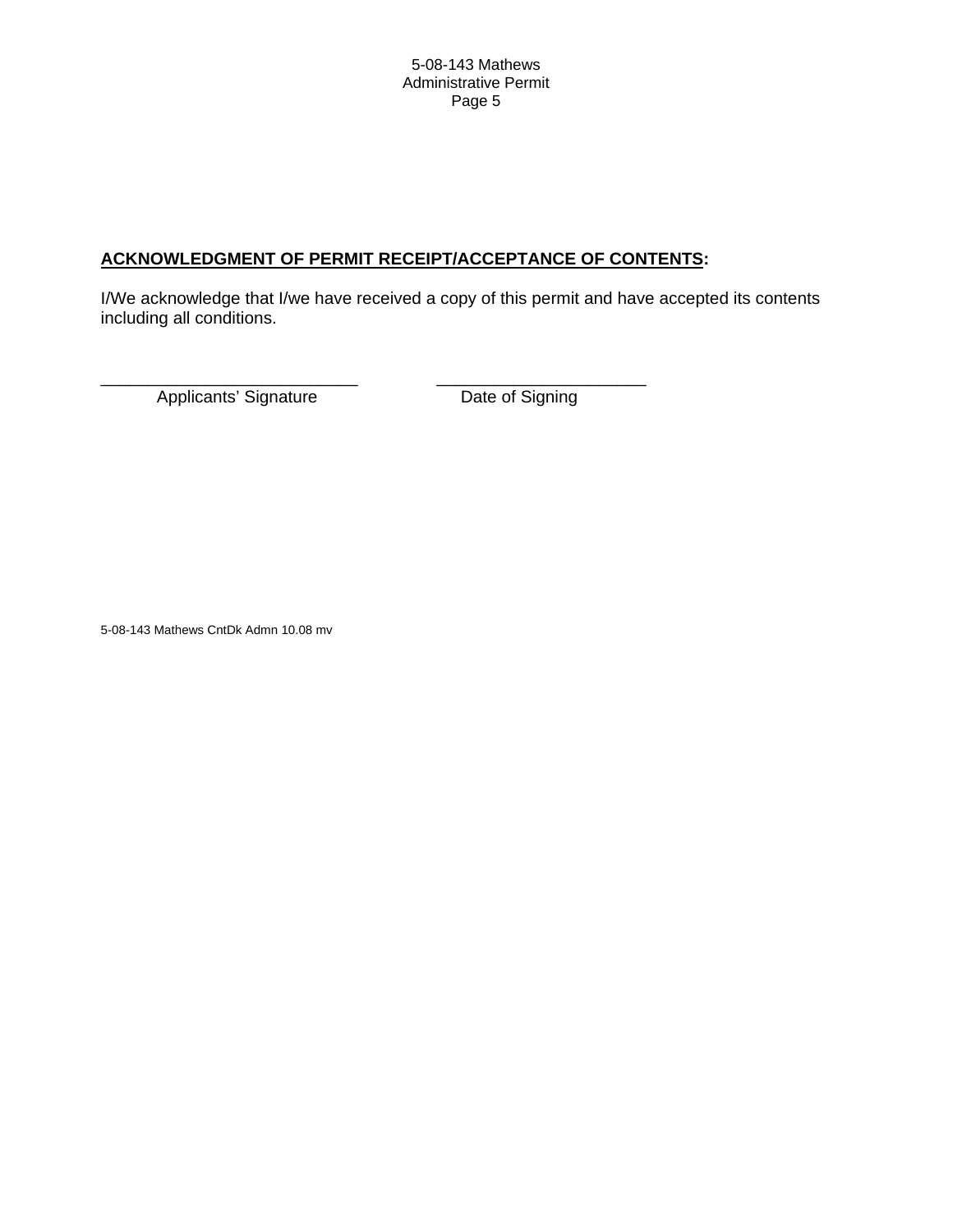5-08-143 Mathews Administrative Permit Page 6